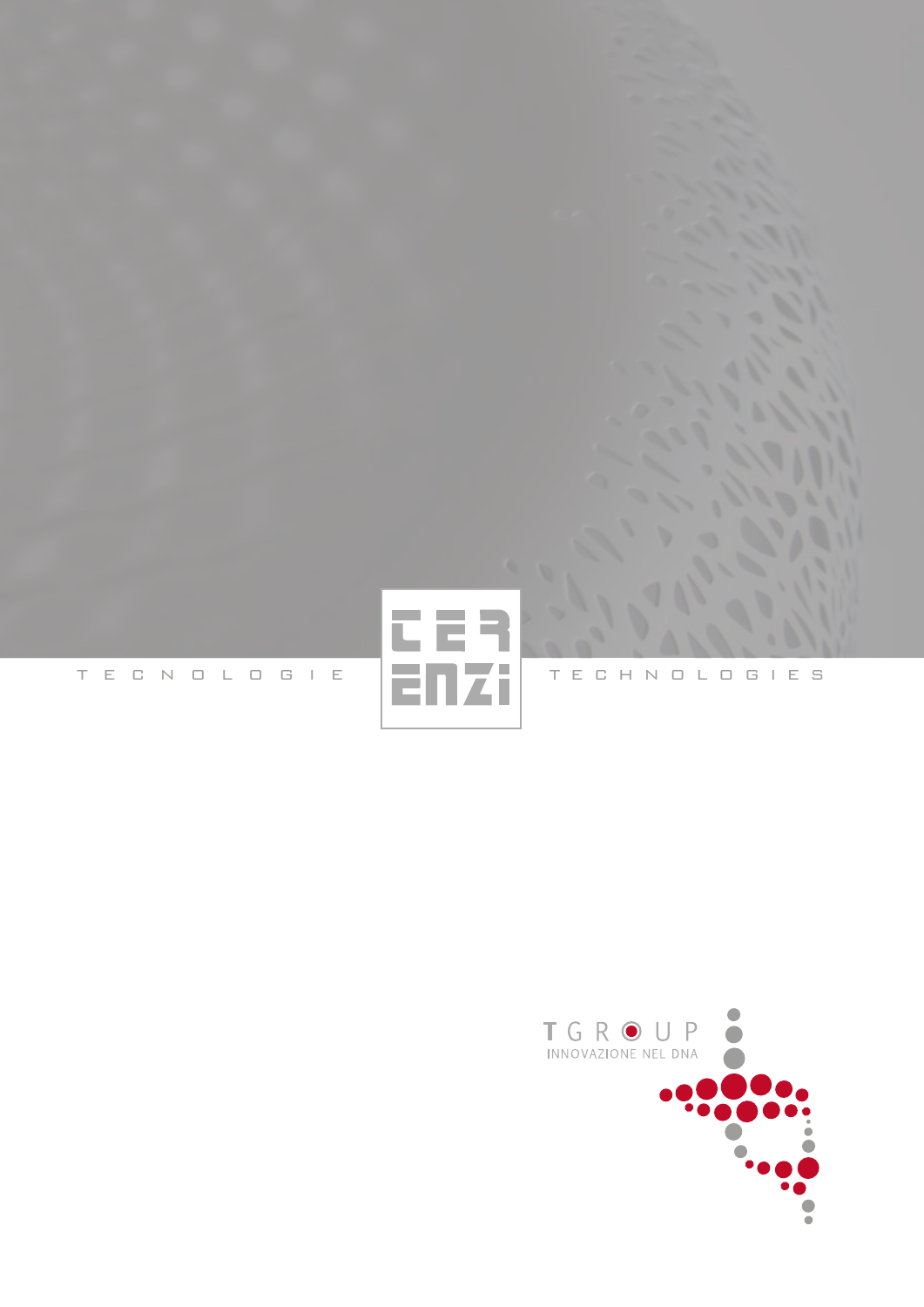Il Metodo tra  **Creatività** e Soluzione **Tecnologica**



 The Method Between *Creativity* and **Technological** Solution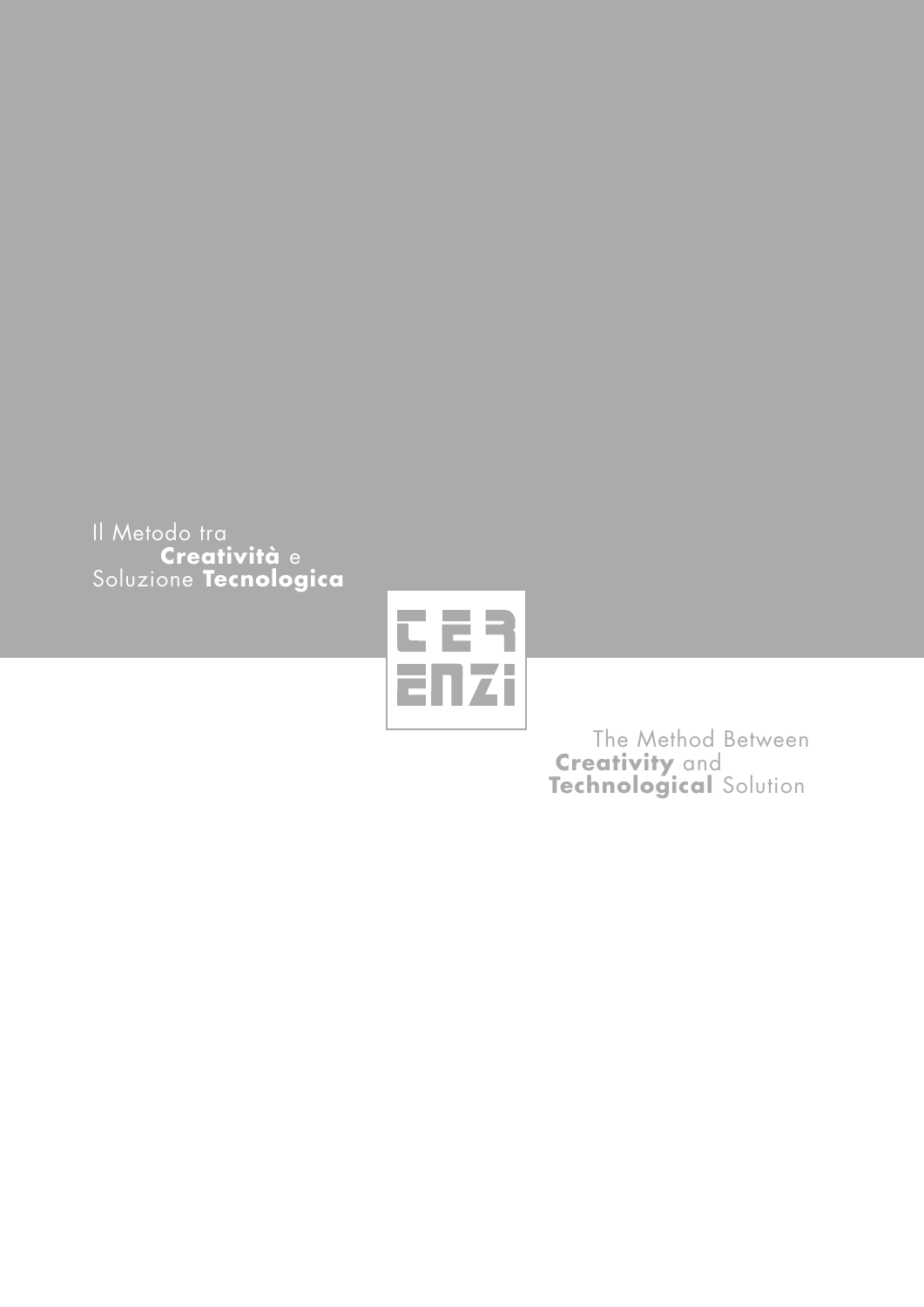#### **PROGETTAZIONE**

L'attività di co-design, engeneering, progettazione stampi ed automazione viene svolta dall'Ufficio Tecnico per mezzo di software cad-cam a 3 assi e di applicativi specifici per lo studio e la simulazione dei cicli produttivi.

Per garantire la massima flessibilità, le stazioni di progettazione sono in grado di importare direttamente file generati da svariati applicativi CAD.

Tutto il Dipartimento Tecnico è gestito e monitorato con un software per la schedulazione e la consuntivazione delle commesse, accessibile via web anche dai clienti, per la verifica degli stati d'avanzamento.

### **DESIGN**

**1**

The activity of co-design, engineering, mold design and automation is performed by the Technical Dpt. through a 3-axis cad-cam software and applications, that are specific for the study and simulation of the productive processes.

In order to grant the maximum flexibility, the project stations are able to import directly the files that have been generated by different CAD application systems.

The whole Technical Dpt, is managed and monitored by a software for the scheduling and the calculation of the order summary. The same system also allows customer access through a dedicated IP address, to verify the activity progress status.

## **LAVORAZIONI MECCANICHE**

Il parco macchine comprende centri di lavoro ad alta velocità, per la trasformazione dei materiali temprati e macchinari di grande potenza per le lavorazioni di ampie dimensioni (1.000x2.000x500 mm).

Sono inoltre presenti Elettroerosioni a Filo (WEDM) ed Elettroerosioni a Tuffo (EDM) con cambio automatico dell'elettrodo. Le rettifiche sono dotate di Controllo Numerico per la gestione del ciclo di affilatura della mola e del recupero della quota.

## **MACHINING**

Our industrial machinery includes high-speed work centers, for the processing of the hardened materials and of great power, for the processing of large sizes (1,000x2,000x500 mm).

There are also Wire Electro Discharge Machine (WEDM) and Die Sinking Electro-Discharge Machine (EDM) with automatic electrode placement device. Adjustments are provided with Numerical Control for the management of the process of the wheel grinding and recovery of the measure.

#### **LASER PER TAGLIO LAMIERE E MARCATURA DI PRECISIONE**

Per mezzo di linee di taglio laser ad alta tecnologia, CO2 e fibra, con potenza di taglio di 2.000 watt e campo di lavoro 1.500x3.000 mm, possono essere realizzati, in tempi brevissimi e a costi contenuti, prototipi, campionature e pre-serie; inoltre, grazie ai robot di carico e scarico, è possibile eseguire grosse produzioni senza l'obbligo di dover costruire stampi e di conseguenza agevolando la riduzione degli investimenti.

A servizio della linea è installato un magazzino automatico, sincronizzato con il sistema informatico aziendale; la doppia torre di carico permette lo stoccaggio di 150.000 kg di materia prima, suddivisa per tipologia e dimensione, in 45 pianali di carico. Un laser specifico è dedicato alla lavorazione di marcatura, lavorazione di precisione con la quale si possono realizzare etichette, iscrizioni, loghi aziendali, personalizzazioni.

# **LASER FOR SHEET CUTTING AND PRECISE MARKING**

By means of high-tech laser cutting lines, CO2 and fiber, with a cutting power of 2,000 watts and a working range of 1,500x3,000 mm, prototypes, samples and pre-series can be realized in very short time and with low costs. In additions, thanks to the loading and unloading robots, it is possible to carry out large productions without having to prepare molds and consequently facilitating the reduction of the investments.

To serve the line, an automatic warehouse has been installed, that is synchronized with the Company computer system. The loading double tower allows the storage of 150,000 kg of raw material, divided according to type and size, in 45 loading platforms. A specific laser station is dedicated to the processes of precise marking, with which labels, inscriptions, company logos, customizations can be created.









# **3**

**2**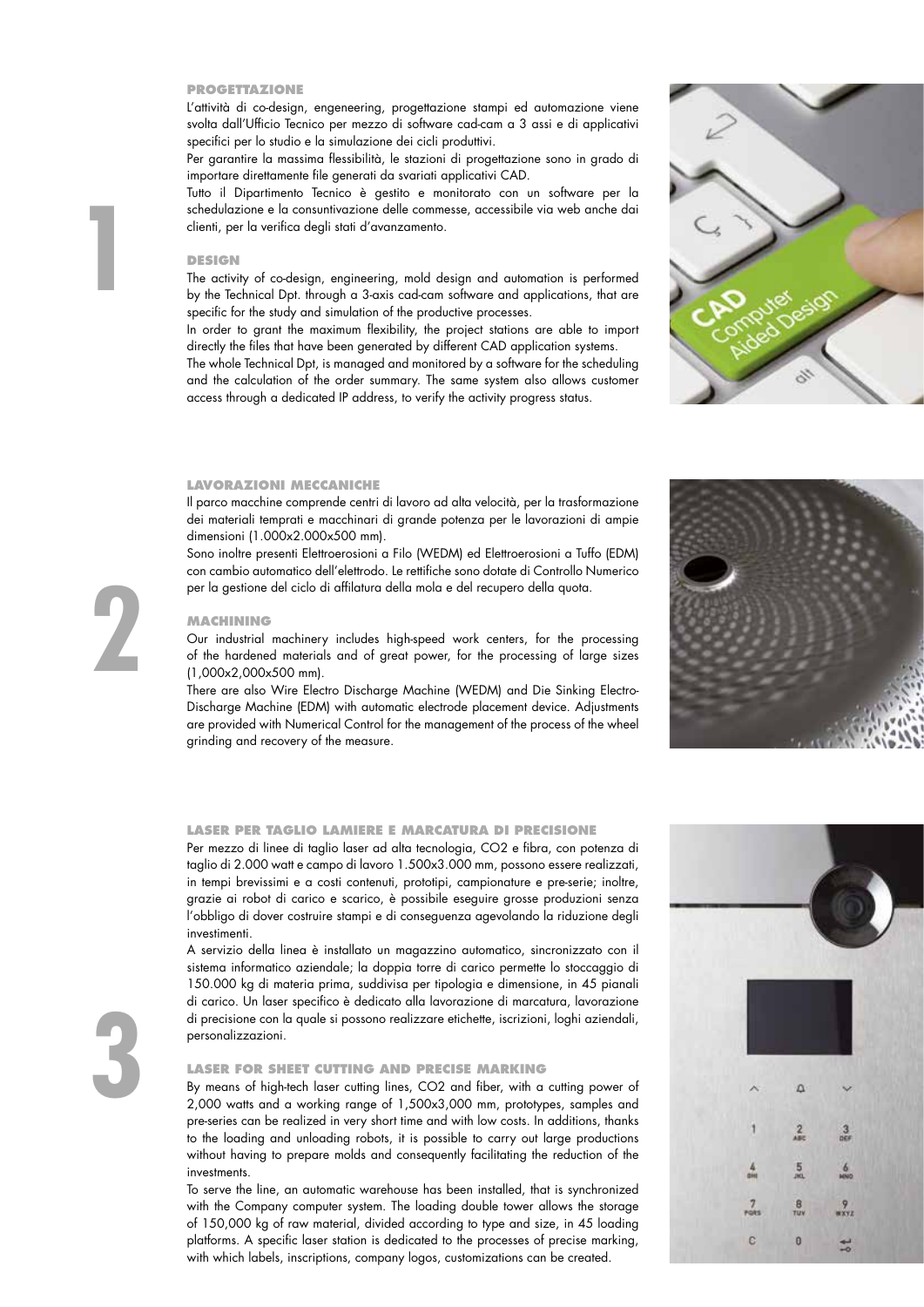## **LASER E PUNZONATURA A CICLO COMBINATO**

Di ultimissima generazione la linea di lavorazione combinata è automatizzata con sistema di carico e scarico lamiere. Il campo di lavoro è di 1.250x3.000 mm e la torretta gestisce 54 utensili rotanti. La macchina, oltre che tagliare al laser ed eseguire l'operazione classica di punzonatura, può realizzare: nervature, pieghe, imbutiture, filettature, smussi, etc. Tutte le attrezzature necessarie per l'ottimizzazione dei cicli di produzione sono studiate dall'Ufficio Tecnico interno.

# **COMBINED CYCLE LASER AND PUNCHING**

The latest generation of the combined processing line is equipped with a sheet loading and unloading system.The working field is 1,250x3,000 mm and the turret operates 54 rotating tools. The machine, in addition to laser cutting and classic punching operation, can realize: ribs, folds, drawing, threading, bevels, etc. All the equipment necessary for the optimization of production cycles are studied by the internal Technical Office.

# **PIEGATURA**

**4**

**5**

**6**

Le presso-piegatrici da 130 ton, con piano di lavoro da 3.000 mm, rappresentano uno degli ultimi ritrovati tecnologici del settore, in quanto dotate di controllo numerico tridimensionale per la gestione automatica del ciclo di piegatura e la verifica delle interferenze. La linea è equipaggiata di cilindri equilibratori che compensano le deformazioni dei piani di piega e di controlli elettronici per la verifica degli angoli. Tali sistemi, combinati alle elevate caratteristiche tecniche, permettono l'esecuzione di pieghe "in aria" di alta precisione; pertanto, gli utensili necessari per la realizzazione dei particolari si riducono a poche unità. Il set-up, grazie al sistema di fissaggio con innesto rapido, è veloce e di conseguenza permette una grossa variabilità di produzione, senza impattare sui costi di realizzazione.

Per le produzioni di serie a lotti elevati la macchina è asservita da un robot antropomorfo con portata al polso di 5 kg.

## **BENDING**

Two 130 tons down-stroking press brakes, with a 3,000 mm max bending dimension, represents one of the latest technological innovation. They have a threedimensional numerical control for the automatic management of the bending cycle and the verification of the interlerences; the line is equipped with compensation cylinders to correct any beam deflection and with a bending correction device to ensure consistent bending accuracy. These systems, combined with high technical characteristics, allow the execution "in air" bending with high accuracy; this reduces the number of tools necessary for the production. The set-up is very fast, thanks to the fixing system with quick coupling and allows a large variability of production without impacting on manufacturing costs. For large series production, the machine is controlled by an anthropomorphic robot with a loading capacity of 5 kg.

#### **DEFORMAZIONE METALLI**

Il parco macchine comprende presse meccaniche a doppio montante, con rallentamento in fase di tranciatura (Lever Drive) e controbilanciate con potenza da 45 a 250 ton. I computer a bordo macchina permettono un set-up rapido e sicuro degli stampi e la produzione viene monitorata in tempo reale con un sistema informatico che gestisce i carichi e gli scarichi di magazzino, per avere un controllo preciso dello stato di avanzamento delle commesse. A seconda delle esigenze, la linea di alimentazione può essere pneumatica, meccanica o elettronica (con variazione dei passi gestita da Plc) e qualora sia necessario per la produzione possono essere impiegati transfer meccanici o elettronici e robot.

Inoltre, a completamento del reparto sono presenti presse idrauliche con potenze da 100 a 160 ton.

#### **METAL FORMING**

The available machines include double-column mechanical presses with slowdown during shearing (Lever Drive) and even counterbalanced, with power range from 45 up to 250 tons. Computers on board allow a quick and safe set-up of the tools; the production is monitored in real time with a computerized system that allows loads and discharges of stocks in the warehouse to check the order situation. The supply line can be pneumatic, mechanical or electronic (with variation of pass by Plc control); if necessary, a mechanical or an electronic transfer or a robot can be used for production. In addition, we complete our machinery asset with hydraulic presses with capacities from 100 to 160 tons.







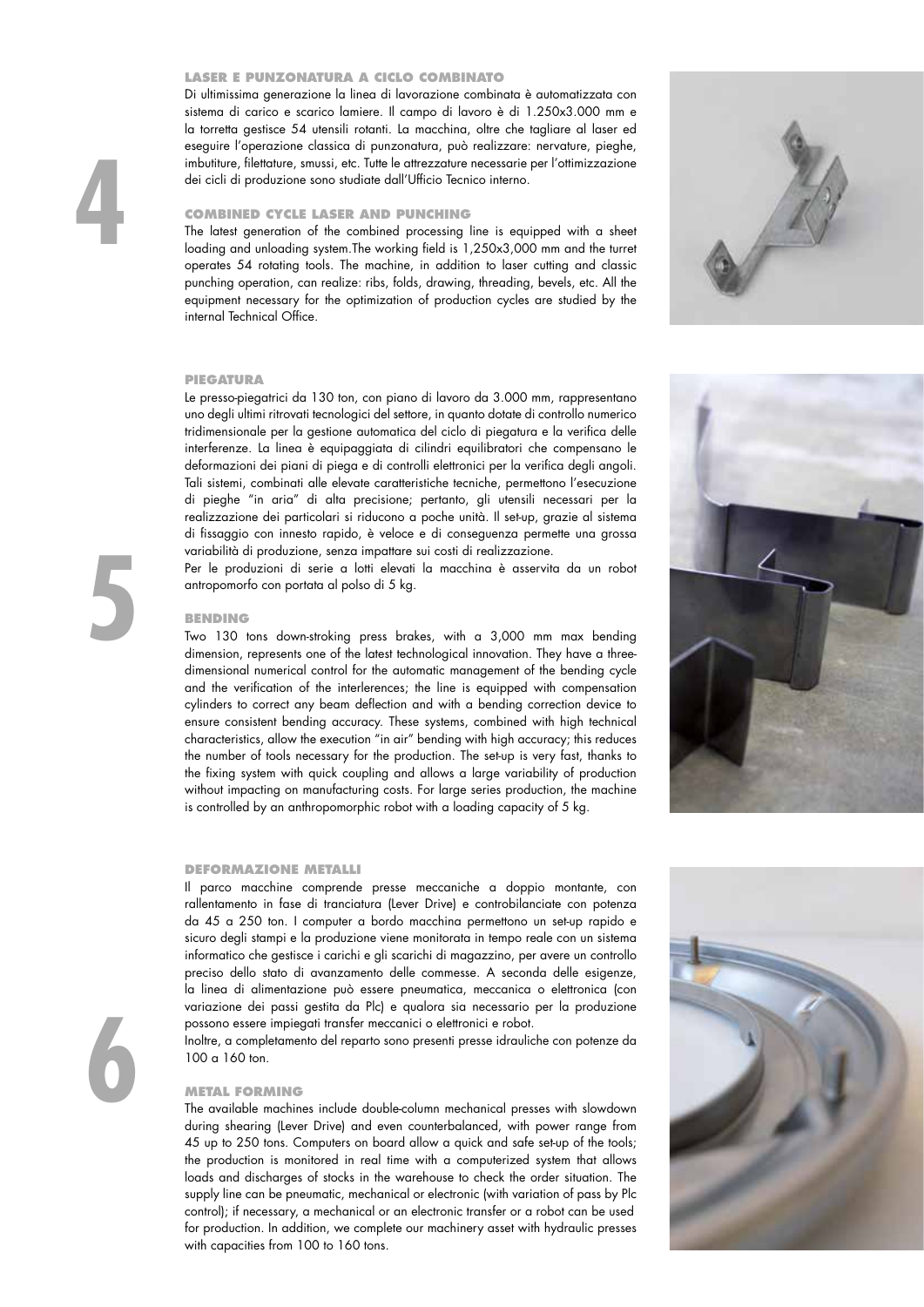#### **STAMPAGGIO AD INIEZIONE**

Sono a disposizione presse elettriche ed idrauliche con potenza da 40 a 350 ton. Per mezzo del movimento di verticalizzazione, sulla linea da 45 ton si possono eseguire operazioni di sovra-stampaggio con insertatura manuale.

Tutte le macchine sono equipaggiate con masterizzatore e alimentate da un magazzino automatico che gestisce la deumidificazione e la distribuzione dei materiali.

La linea da 320 ton è attrezzata con un robot cartesiano utilizzato per l'estrazione, la lavorazione e la pallettizzazione dei pezzi.

Tra le nostre specializzazioni, la realizzazione di stampi (progressivi, transfert e di ripresa) per la formatura a freddo dei metalli e stampi per iniezione di termoplastici.

## **INJECTION MOULDING**

Electrical and hydraulic power presses from 40 tons to 350 tons are available. A tilting 45 tons press can be used over-molded pieces with manual insertion.

All the presses are equipped with a master batch unit and are fed by an automatìc storage system which manages the dehumidification phase and the distribution of the raw materials.

The 320 ton press is equipped with a Cartesian robot used for the extraction, processing and palletizing of pieces.

Among our specializations, the realization of molds (progressive, transfert and recovery) for the cold forming of metals and the molds for the injection of thermoplastics.

### **SALDATURA**

3 postazioni automatiche e ulteriori 4 semiautomatiche svolgono le seguenti tipologie di saldature gestite:

• "Saldatura laser" con o senza metallo d'apporto, a tratti o continuo, per garantire la minima deformazione del pezzo e la massima qualità estetica e strutturale della giunzione;

- "Saldatura a scarica di condensatori" per l'inserimento di perni alimentati da caricatore automatico e posizionati con CN cartesiano;
- "Saldatura a proiezione" con potenza massima di 100 kw;
- "Saldatura a puntatura".

# **WELDING**

- 3 automatic and further 4 semiautomatic stations perform the following types of managed welding:
- "Laser welding" with or without metal inputting, supply or continuous, to guarantee the minimum deformation of the piece and the maximum aesthetic and structural quality of the joint;
- Capacitor discharge welding" for the insertion of pins fed by automatic feeder and positioned with CN Cartesian system;
- "Projection welding" machine of 100 kw max power;
- "Spot welding".

### **ASSEMBLAGGI MECCANICI E CABLAGGI ELETTRICI**

Il reparto dedicato a tali operazioni è nato con un concetto di polifunzionalità: infatti, sono state previste numerose aree pallet per la gestione di un ampio e variegato magazzino di semilavorati, è stato realizzato un impianto a sospensione per la diramazione dei servizi che permette un'elevata flessibilità delle isole di lavoro ed infine sono state predisposte differenti attrezzature (manuali, pneumatiche, elettriche ed idrauliche) che permettono svariate lavorazioni.

È disponibile inoltre, uno strumento per il controllo e la certificazione di apparecchiature elettriche (messa a terra).

#### **MECHANICAL ASSEMBLY AND ELECTRICAL WIRING**

The department dedicated to such operations was created with a concept of multifunctionality: in fact, different pallet areas have been provided for handling a large and varied stock of semi-finished products.

Moreover, an aerial system was organized to supply high flexible workstations where several tools (manual, pneumatic, electrical and hydraulic) make available different purposes. A control testing device is used for checking and certifying electrical products (earth ground).







**8**

**9**

**7**